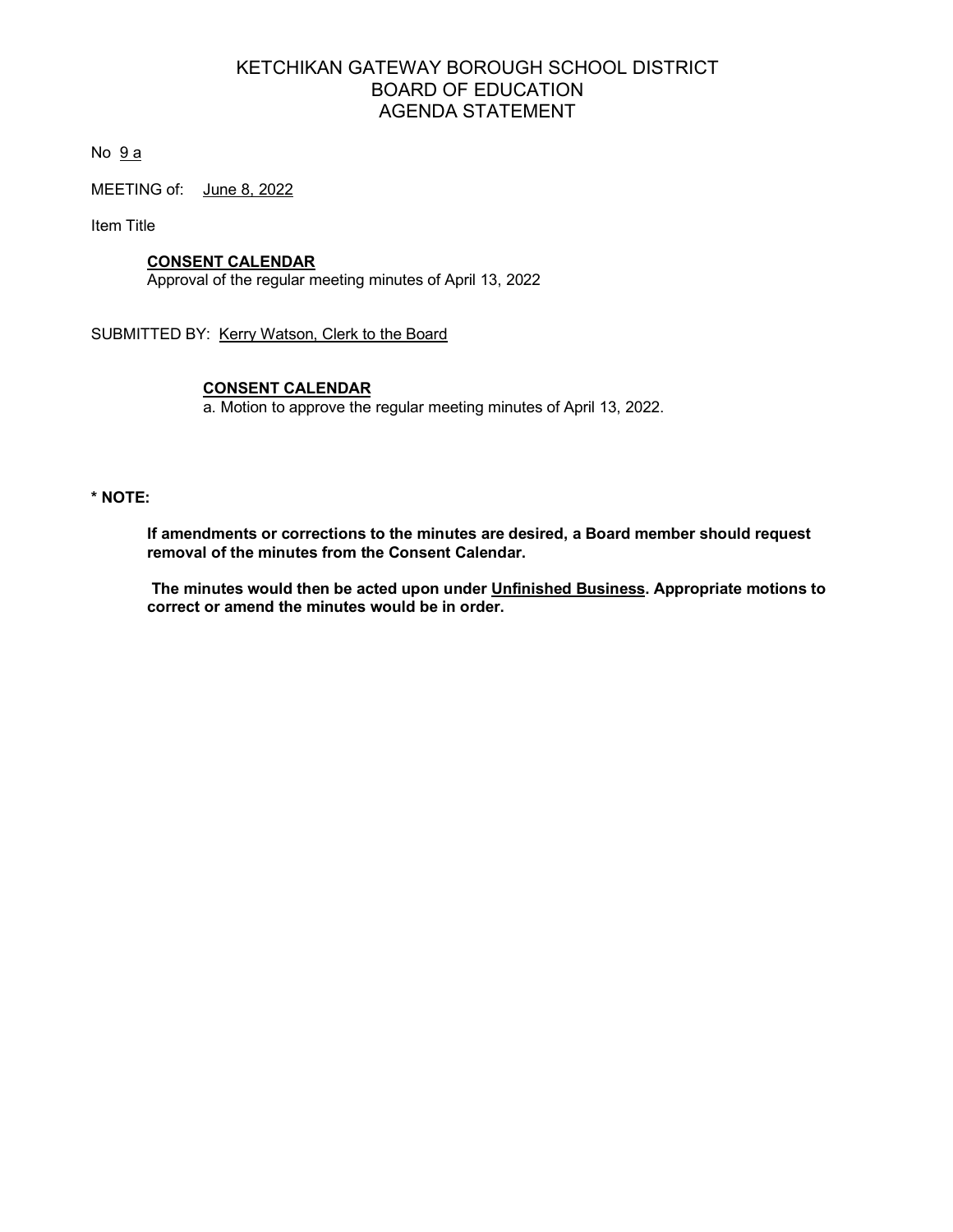## **KETCHIKAN GATEWAY BOROUGH SCHOOL DISTRICT BOARD OF EDUCATION REGULAR meeting of Wednesday, April 13, 2022 Ketchikan Gateway Borough Assembly Chambers**

# **CALL TO ORDER; PLEDGE OF ALLEGIANCE; ROLL CALL**

The Ketchikan Gateway Borough Board of Education met in regular session on the 13th day of April, 2022, in the Ketchikan Gateway Borough Assembly Chambers. Board Vice President Keenan Sanderson, as presiding officer, called the meeting to order at 6:00 p.m.

The following members were present to establish a quorum and due notice had been published: Board Vice President Keenan Sanderson; Board Clerk-Treasurer Bridget Mattson; and Board Members Paul Robbins Jr.; Jordan Tabb and Nicole Anderson. Student Board Member Braxton Zink was also present for the meeting.

Board President Stephen Bradford and Board Member Diane Gubatayao were absent and excused.

Administrative staff present included Interim Superintendent Melissa Johnson; Business Manager Katie Parrott; Ketchikan High School Principal Jason House and Vice Principal Cole Maxwell; and Board Clerk Kerry Watson.

## *APPROVAL OF AGENDA*

**The agenda was approved by unanimous consent.** 

## **PUBLIC RECOGNITION**

No public recognition was given.

## **CITIZEN REMARKS**

MJ Cadle congratulated Melissa Johnson on her position as Interim Superintendent. Ms. Cadle told the Board that April is the "Month of the Military Child." She described how being a military child had affected her, and suggested military children be recognized. She also shared a concern with a school decision regarding her daughter.

Justin Breese, father of two students in the district, spoke about a poster listing tribal values which he said was posted at both his children's schools. He objected to the posting of these values in the schools, stating that some were religious in nature and such posting was potentially against the law. He particularly noted one value which was "reverence for our creator." Mr. Breese said that when he brought his concern to the district administration, he had been provided a district form for filing concerns about instructional materials. He questioned whether the tribal values were used instructionally.

Becky King, teacher at Ketchikan Charter School, and mother of two children in the school district also spoke about the tribal values list. She said the district is using the values as part of its PBIS program (Positive Behavior Intervention System), with rewards available to children who model the values. She explained why this is an issue. Ms. King also said that the values of one culture should not be held up as a model above those of others.

## **INFORMATION AND REPORTS FROM BOARD MEMBERS**

There were no reports.

**CLAIMS FOR INFORMATION - For Information -** *Claims of April 1, 2022.* 

There were no questions.

*DRAFT UNAPPROVED minutes of the regular meeting of April 13, 2022 1*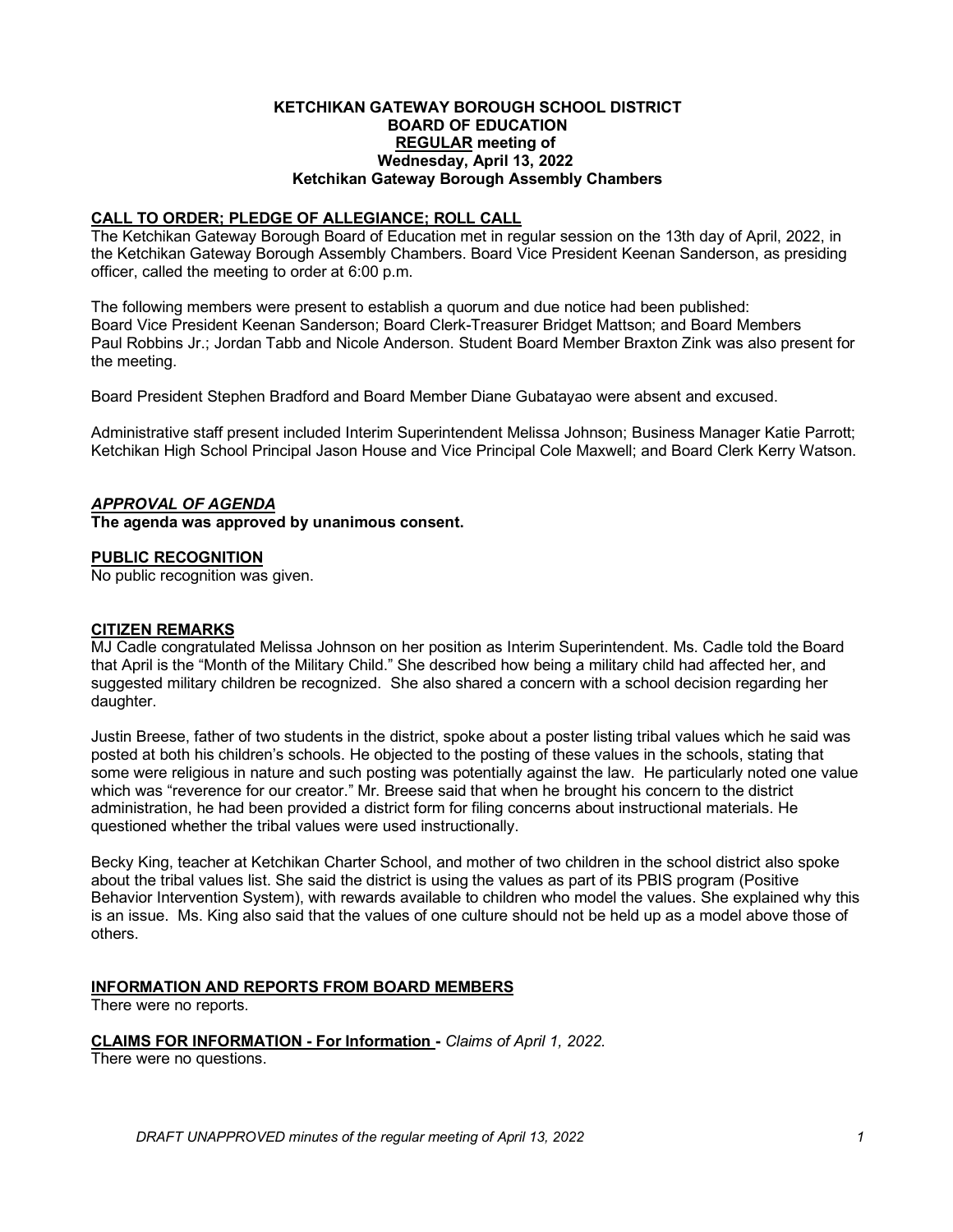# **SUPERINTENDENT'S REPORT**

### *Superintendent's Report;*

Interim Superintendent Melissa Johnson gave a "shout out" to the Kayhi Lady Kings basketball team for winning third in state and also earning the sportsmanship award. She also congratulated the cheerleading squad for its ranking. She reported that interviews with the high school principal candidates were occurring that Friday, with a stakeholder event with the candidates that same evening.

### *Student Member's Report:*

Student Member Braxton Zink first followed up on the Superintendent's Report by reporting that students would have an opportunity to meet and ask questions of the principal candidates. For current extracurricular activities, he commented on the recent travel of the baseball team to Florida and the softball team to South Carolina as providing an opportunity for the players to improve on their skills. He also mentioned a music festival occurring in Juneau; a job fair occurring for students that week; and that the Senior Prom would be Saturday, April 23.

### Revilla School Report

Stating he feels he has the best job in the district, Revilla Alternative School Principal Kurt Lindemann, principal of Revilla, added he also has the best staff and the best students. He introduced two Revilla students to speak about the school, saying that what the students think about their school is what is crucial in a school report.

Revilla Senior Douglas Commack said the school has made a significant impact on his life. He appreciated the school's flexible schedule and being able to work at his own pace. Douglas said that, because of Revilla, he is ready to step into the adult world. Fellow senior Raven Graff spoke about the strong connections she has with the school's staff and described them as deeply caring. She cited her appreciation for the Revilla teachers working one on one with students. Staff also do activities with students and give advice, she said.

The students and principal Lindemann answered several questions from the Board.

### Ketchikan High School

Ketchikan High School's report was next. The school currently has a student population of 510 students, almost evenly split between its four grades, and 76 staff members. Principal Jason House noted the attendance rate of 84.61% has been an issue, just as it has been for other schools in the district. He commented briefly on the new statewide assessment at the school, the school's formative MAP testing, and an IXL program which can generate areas of focus for individual students based on their MAP scores.

Then he turned to the recent accreditation process for the school, noting this process occurs every 5 years. Due to COVID circumstances, this year's process was conducted remotely and digitally with lots of Zoom meetings, he said. He briefly summarized the complex rubric the accreditation team used for the process, looking at the broad areas of leadership, resources, and learning, with each of those broken down into various elements which are scored. The status of the school's accreditation won't be known until the accreditation team meets later this month. However, feedback indicates the school will be fully accredited, said Mr. House.

Principal House spoke further about areas of strengths and areas of potential improvement which were noted as part of the accreditation process. One of the successes was that students reported good connections with staff. Mr. House pointed out this was impressive coming out of the COVID-impacted years.

He then spoke about characteristics of Kayhi, which he listed as: strong partnerships; multiple pathways to learning; competition academics and athletics; student interest groups; and meaningful connections between staff and students. He elaborated on those areas. Mr. House commented on the new outside announcement sign which was funded by Suzi and Joe Williams.

Cole Maxwell, assistant principal spoke about the multiple pathways to learning for students, including tribal scholars, digital learning through Edgenuity and UAS partnerships. He also spoke about student activities, and noted that Kayhi is hosting several regional tournaments this year, with the first being the basketball regions which occurred earlier this year. He also spoke about the variety of course offerings available to Kayhi students. New classes this year included theater; and there is student interest next year in child development and aviation courses.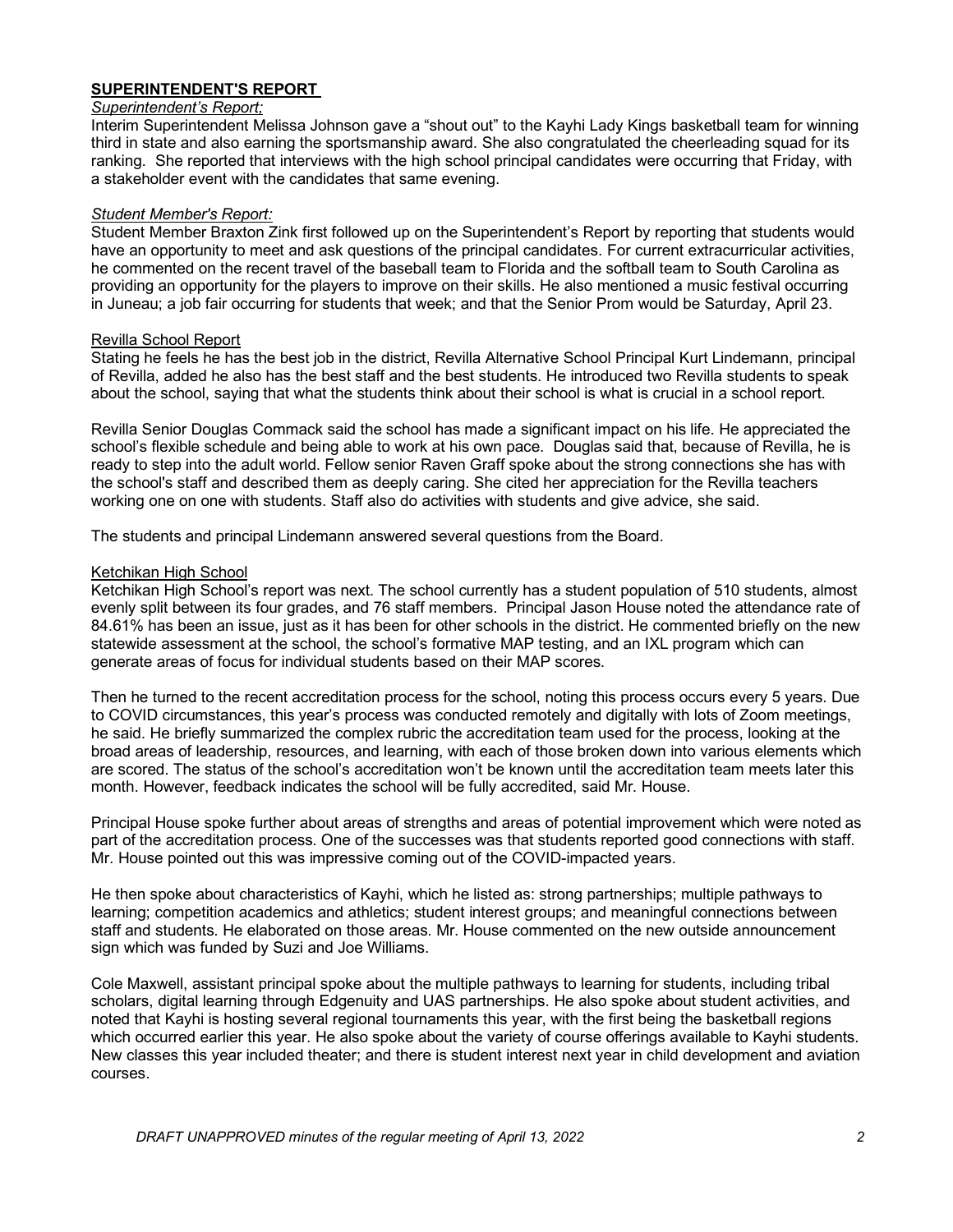The class of 2022 is looking forward to closing out its year in a more traditional fashion with a prom, senior scholarship assembly and in-person graduation on May 29, said Mr. Maxwell.

Mr. House stated his appreciation to the Board and to the community for being able to lead Ketchikan High School over the past 3 years. He said he also feels fortunate to continue to work in the community by serving in a new capacity at Schoenbar Middle School.

The Board took a break at the conclusion of the school reports from 6:57 p.m. to 7:03 p.m. before resuming the meeting.

# **\*\*PUBLIC HEARING - BUDGET**

# **Motion to approve the draft FY23 Operating Fund Budget, in the amount of \$42,629,026 in first reading** Moved by: ROBBINS JR.; Second by: MATTSON

## Staff Report

Business Manager Katie Parrott first gave a presentation on the line items in the proposed FY 23 budget, as well as changes from the current year's budget. The FY '23 proposed operating fund budget is a 2.6 % increase over the current year's budget, she said. During her presentation, she explained that the FY '23 proposed budget:

- maintains pre-pandemic positions, and assumes that all FTEs (full-time equivalents) would be filled;
- prioritizes instruction, academic achievement and addresses learning loss (strong push for this in the community budget survey)
- incorporates existing contractual increases;
- incorporates restricted fixed cost increases (such as utilities);
- Uses remaining COVID-relief funds based on feedback from the Board's finance committee;
- assumes a supplemental legislative appropriation to education or equivalent BSA (base student allocation increase;
- increases health insurance program contributions by \$1.1 million

Ms. Parrott said that staff versus stuff would be emphasized, just as it had been in previous years. She spoke about the costs of various personnel groups - certified, classified, & classified support staff. New personnel costs include the assistant superintendent position in the district office. There also are increases in the line item budgets for principal and assistant principal positions, she noted. Some of these positions existed in previous budgets, but may not have been filled. She noted that one of the additions in this area is an assistant principal at Ketchikan Charter School; however, she briefly explained that under the charter school's operation it can choose how to allocate its funds.

Several other budget areas touched on were that: student activities funds are now shown in the school budgets for Kayhi and Schoenbar, due to a change in generally accepted accounting practices; and that COVID relief funds are projected to be about \$500,00 for FY 23. Ms. Parrott said that plans are for the school health aides to be funded with these funds, as well as .5 of the nurse's FTE (full-time equivalent); and a 1 FTE special education certified staff member split between Fast Track and RYC.

Regarding the "stuff" part of the budget, the Business Manager commented that funding for this area has been pretty flat. She recommends that, if available, some additional funds go to this area.

Ms. Parrott stated that the administration is projecting a deficit of about \$400,000 between projected revenue coming in and the proposed operating fund budget. That revenue projection includes the district's proportion of a House-approved \$57 million supplemental appropriation to school districts. If that appropriation isn't realized, the proposed budget will need to be revised. She said that in order to balance the budget the fund balance will likely have to be increased. She further stated that by incorporating the fund balance into the budget that didn't mean it would all be used up or spent necessarily.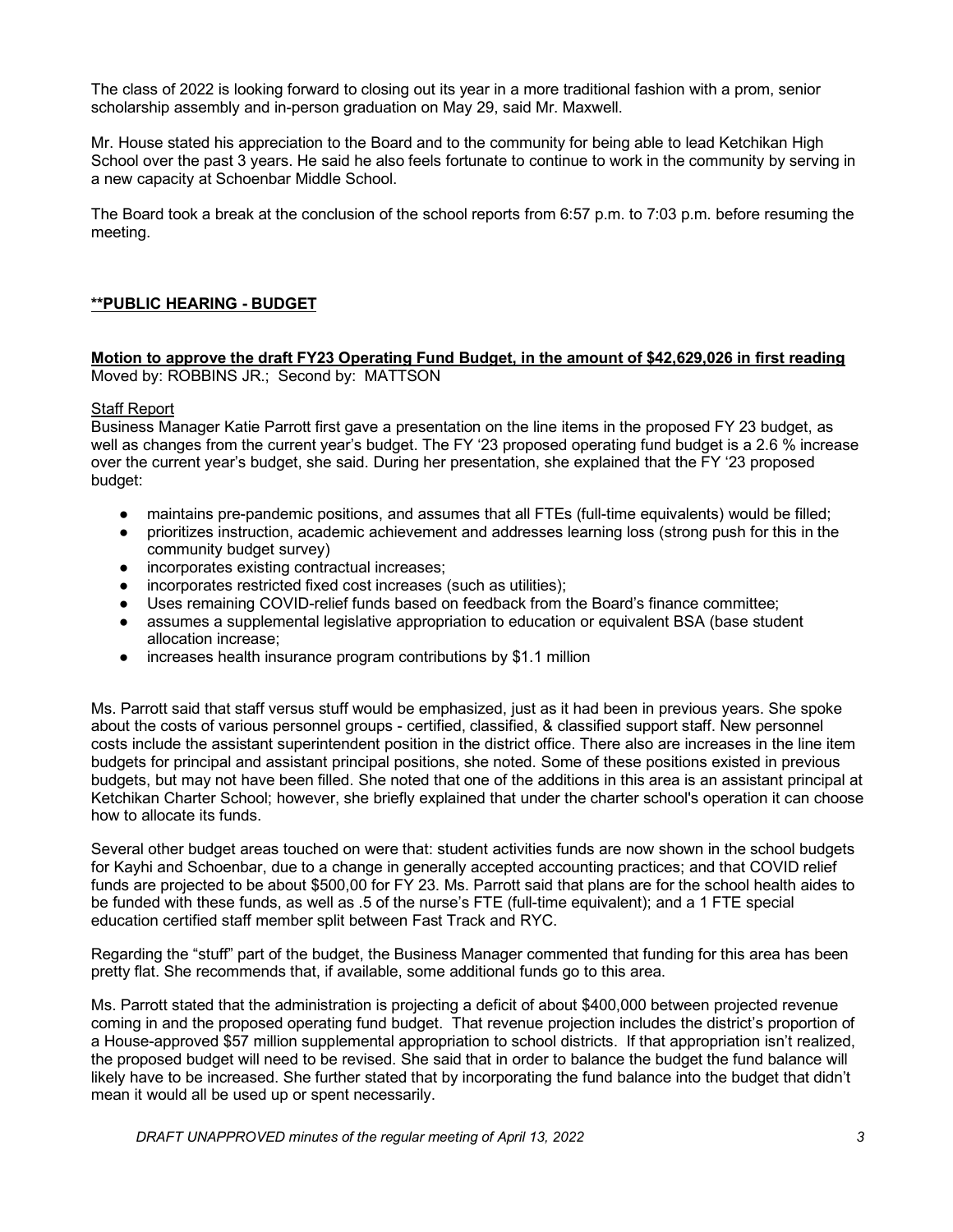The district's proposed budget also requires an increase in discretionary funding from the Borough which is specifically to help the district make an increased contribution to its health insurance program.

She said if the Board believes that the budget presented will meet all the needs of the school system, then it should approach the Borough and request the additional funds. This will require the assembly to vote with a super majority to dip into its reserve in the local education fund.

Board members then asked questions regarding the budget. Mr. Robbins asked about where cuts might come if the legislature did not come through with the supplemental funding. Ms. Parrott responded that during a recent legislative fly-in of school administrators and business managers officials, there were assurances by multiple legislators that either a supplemental appropriation or a BSA increase or some combination would be forthcoming. She also said the finance committee seemed to feel that this budget represented the wants of the public to maintain district programs. If cuts were needed, the budget would come back to the Board, she said.

Mr. Tabb asked to see the "asks' ' of the administrators in the district. Ms. Parrott said that would be provided in the upcoming budget worksession prior to the budget being approved.

Student member Braxton asked about the possibility of the free lunch program being extended. Ms. Parrott said that Senator Murkowski has introduced legislation regarding an extension of that program.

### Public Hearing

An opportunity for the public to speak regarding the public was opened, but no public came forward.

#### Board Discussion

Board Clerk Treasurer Bridget Mattson commended Ms. Parrott for the way she'd broken down the budget this year. Ms. Mattson suggested that, with the budget needing to be approved at the next meeting, another budget worksession might be needed, if Board members had questions about the budget. Ms. Mattson also noted that there was a borough assembly/school board liaison committee meeting the following day and that the health insurance fund had been discussed previously by the group.

#### **ROLL CALL**

### *Student Member Braxton Zink (preferential vote) – AYE* **ROBBINS JR., TABB, ANDERSON, MATTSON, SANDERSON - AYES**

#### **CONSENT CALENDAR of April 13, 2022**

- a. Motion to approve the regular meeting minutes of March 23, 2022.
- b. Motion to approve the offering of tenured teacher contracts for the 2022-2023 school year.
- c. Motion to approve Tongass School of Arts and Sciences' purchase of partitions from Alaska Glass Supply.

# **Motion to approve the Consent Calendar of April 13, 2022.**

Moved by: TABB; Second by: ANDERSON

# **MOTION PASSED**

### **NEW BUSINESS**

**Motion to approve the purchase of playground equipment for Houghtaling Elementary School from Northwest Playground Equipment, Inc. in the amount of \$57,035.** Moved by: MATTSON; Second by: ROBBINS JR.

**Discussion** There was no discussion.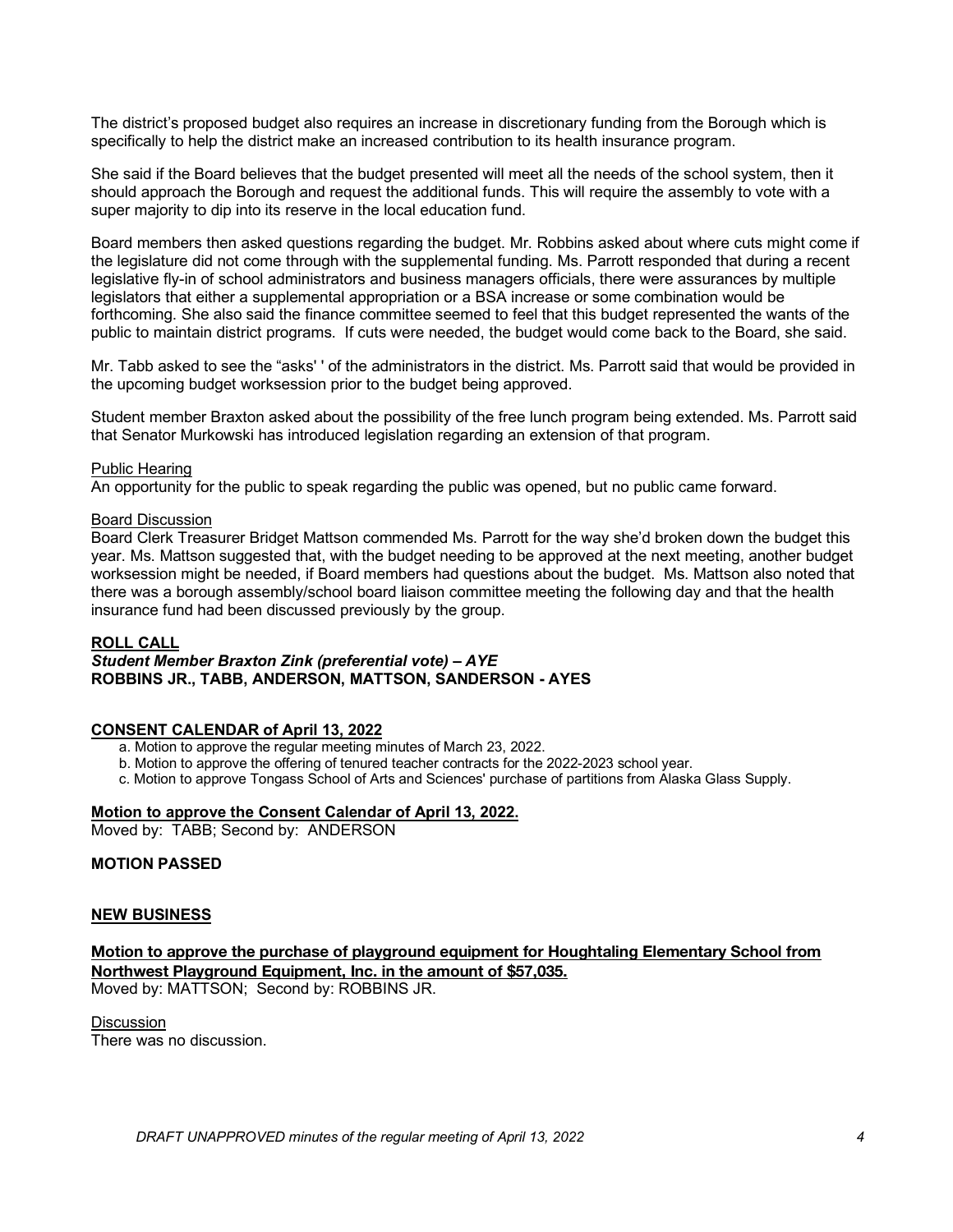## **ROLL CALL** *Student Member Braxton Zink (preferential vote) – AYE* **MATTSON, TABB, ROBBINS JR., ANDERSON, SANDERSON - AYES**

*MOTION PASSED UNANIMOUSLY*

## **Motion to approve the offering of an administrator contract for the position of Assistant Superintendent Contract with Melissa Johnson for the 2022-2023 school year.** Moved by: MATTSON; Second by: TABB

**Discussion** 

Mr. Robbins asked what would occur with Ms. Johnson's position, if there was a delay in the incoming superintendent being able to start on his first contracted day (July 1).

Business Manager Parrott responded that Ms. Johnson would finish her interim superintendent contract and then move into the assistant superintendent position.

Board Member Mattson briefly commented on the process through which the assistant superintendent position had been approved by the Board, and then Ms. Johnson being recommended for the position.

Presiding officer Sanderson said he was confident in Ms. Johnson's ability in this position.

## **ROLL CALL**

*Student Member Braxton Zink (preferential vote) - AYE*  **TABB, ANDERSON, ROBBINS JR., MATTSON, SANDERSON – ALL AYES**

## *MOTION PASSED*

## **DISCUSSION**

*Drug abuse/overdose issues -* Interim Superintendent Johnson commented that the schools will participate in a Red Ribbon drug prevention event during the first week in May.

## **BOARD COMMENTS**

Mr. Tabb noted in response to a public comment that evening that the district has applied to be designated a military purple star school district through the work of building administrator Dan Olson. One of the purposes of the designation is to support students who are military children.

Ms. Mattson stated she supported the views shared regarding religious statements in the schools. She made a statement about board behavior and ethics she said was directed at any district staff or administration who might be watching the meeting. She emphasized that the Board works as a group and an individual board member has no power over individual staff members. Ms. Mattson also commented on the amount of time Board Members spend, thanking her fellow board members.

Mr. Robbins supported the statements about Board members not having any authority or power over employees of the district. If a Board member does something inappropriate, he asked that it be reported to the Superintendent. He also stated his appreciation for the concerns brought to the Board that evening.

Student Member Zink said he was a Houghtaling alumni and was glad the Board voted for the purchase of new playground equipment.

Mr. Sanderson also commented on remembering the old equipment from when he attended Houghtaling. He thanked the Board for supporting him as he chaired his first meeting. He also addressed the public testimony that evening regarding tribal values, stating his understanding as a tribal citizen was that reverence to the